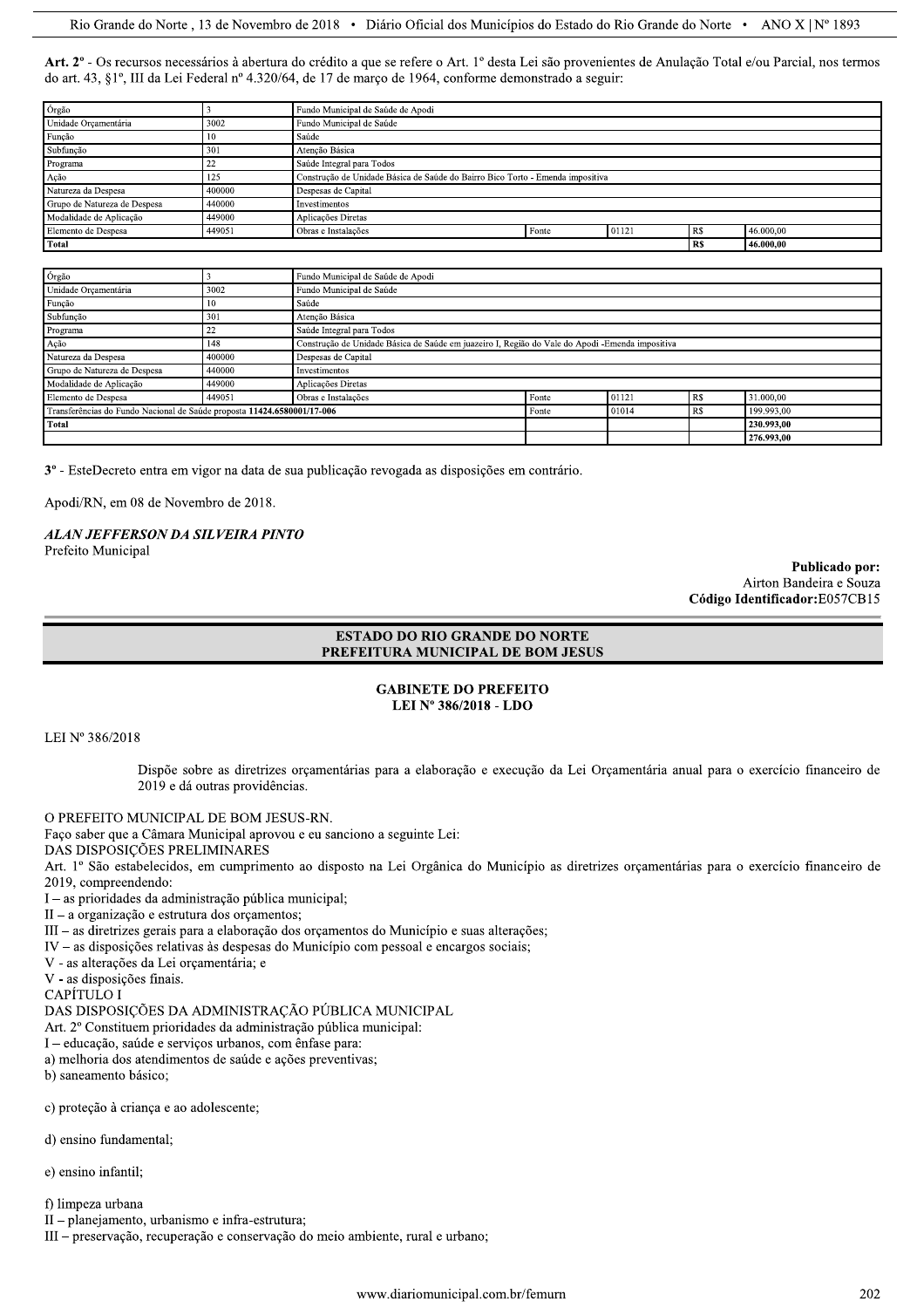$IV$  – incentivo à produção agropecuária e apoio ao homem do campo;

V - programas voltados para a área de assistência e promoção social;

 $VI - ações de convivência com a seca.$ 

Art. 3º As prioridades definidas no artigo anterior terão precedências na alocação de recursos nos orçamentos de 2019.

#### CAPÍTULO II

#### DA ORGANIZAÇÃO E ESTRUTURA DOS ORÇAMENTOS

Art. 4º Para efeito desta Lei, entende-se por:

I – programa, o instrumento de organização da ação governamental visando à concretização dos objetivos pretendidos;

II – *atividade*, instrumento de programação para alcançar o objetivo de um programa, envolvendo um conjunto de operações que se realizam de modo contínuo e permanente, das quais resulta um produto necessário à manutenção da ação de governo;

III – projeto, um instrumento de programação para alcançar o objetivo do programa, envolvendo um conjunto de operações, limitadas no tempo, das quais resulta um produto que concorre para a expansão ou aperfeicoamento da ação de governo;

IV - operação especial, as despesas que não contribuem para a manutenção, expansão ou aperfeiçoamento das ações de governo, das quais não resultam um produto, e não gera contraprestação direta sob a forma de bens ou servicos:

V - unidade orçamentária, o menor nível da classificação institucional, agrupada em órgãos orçamentários, entendidos estes como os de maior nível da classificação institucional:

VI – concedente, o órgão ou a entidade da administração pública direta ou indireta responsável pela transferência de recursos financeiros:

VII – convenente, o órgão ou a entidade da administração pública direta ou indireta de outras esferas de governos e as entidades privadas, com as quais a Administração Municipal pactue a transferência de recursos financeiros.

§ 1º As categorias de programação de que trata esta Lei serão identificadas no projeto de lei orcamentária e na respectiva lei por programas e respectivos projetos, atividades ou operações especiais, com indicação do produto, da unidade de medida e da meta física.

§ 2º O produto e a unidade de medida a que se refere o § 1º deverão ser os mesmos especificados para cada ação constante do plano plurianual.

Art. 5° O projeto de lei orçamentária que o executivo encaminhará à Câmara Municipal e a respectiva lei será constituído de:

I - texto da lei;

II - consolidação dos quadros orçamentários;

III – anexo do orcamento fiscal e da seguridade social, discriminando a receita e a despesas na forma definida nesta Lei;

IV - discriminação da legislação da receita, referente aos orçamentos fiscal e da seguridade social.

Parágrafo Único – Integrarão os anexos a que se refere este artigo, além dos componentes referidos no art. 2°, § 1°, I a II e no art. 22, II, da Lei Federal nº 4.320, de 17 de março de 1964, os seguintes demonstrativos:

I – da evolução da receita do Tesouro Municipal, segundo categorias econômicas e seu desdobramento em fontes, discriminando cada imposto, contribuição e transferências de que trata a Lei Orgânica do Município;

II - da evolução das despesas do Tesouro Municipal, segundo categorias econômicas e grupos de despesa;

III – o resumo das receitas dos orgamentos fiscal e da seguridade social, isolada e conjuntamente, por categoria econômica e origem dos recursos;

IV – do resumo da despesa do orçamento fiscal e da seguridade social, isolada e conjuntamente, por categoria econômica e origem dos recursos;

V - da receita e despesa dos orçamentos fiscal e da seguridade social, isolada e conjuntamente, segundo categorias econômicas, conforme Anexo I da Lei Federal nº 4.320/64 e suas alterações:

VI - das receitas dos orçamentos fiscal e da seguridade social, isolada e conjuntamente, de acordo com o Anexo III, da Lei Federal nº 4.320/64 e suas alterações:

VII - das despesas dos orçamentos fiscal e da seguridade social, isolada e conjuntamente, segundo Poder e Órgão, por grupo de despesa;

VIII - das despesas dos orçamentos fiscal e da seguridade social, isolada e conjuntamente, segundo função, sub-função, programa e grupo de despesa;

IX - da programação referente à manutenção e desenvolvimento do ensino, nos termos do art. 212, da Constituição Federal, detalhando fontes e valores por categoria de programação.

Art. 6º Os orçamentos fiscal e da seguridade social compreenderão a programação dos Poderes do Município e seus fundos.

Art. 7º Para efeito do disposto no art. 4º desta Lei, o Poder Legislativo encaminhará ao Poder Executivo sua proposta orçamentária, para fins de consolidação, até 30 de julho de 2018.

Parágrafo Único – A execução do orçamento previsto neste artigo fica sujeita ao cumprimento das técnicas e normas pertinentes às áreas de orçamento, contabilidade e finanças públicas.

Art. 8º Os orçamentos fiscal e da seguridade social discriminarão a despesa por unidade orçamentária, detalhada por categoria de programação em seu menor nível, especificando a esfera orçamentária, o grupo de natureza de despesa, a modalidade de aplicação e a fonte de recursos.

§ 1° A esfera orçamentária tem por finalidade identificar se o orçamento é fiscal ou seguridade social.

§ 2° Os grupos de despesas de natureza de despesa constituem agregação de elementos de despesas de mesmas características quanto ao objeto de gastos, conforme a seguir discriminados:

I - Pessoal e Encargos Sociais - 1;

 $II - Juros$  e Encargos da Dívida - 2:

III – Outras Despesas Correntes - 3:

 $VI$  – Investimentos - 4:

V - Inversões Financeiras - 5; e

VI - Amortização da Dívida - 6.

§ 3º Cada atividade, projeto e operação especial identificará a função e sub-função às quais se vinculam.

§ 4º As atividades com a mesma finalidade de outras já existentes deverão observar o mesmo código, independentemente da unidade executora.

§ 5° A modalidade de aplicação destina-se a indicar se os recursos serão aplicados:

I - mediante transferência financeira:

a) a outras esferas de Governo, seus órgãos, fundos ou entidades ou

b) diretamente a entidades privadas sem fins lucrativos e outras instituições; ou

II – diretamente pela unidade detentora do crédito orcamentário, ou por outro órgão ou entidades no âmbito do mesmo nível de Governo.

§ 6º è vedada a execução orçamentária com modalidade de aplicação indefinida.

Art. 9º A alocação dos créditos orçamentários será feita diretamente à unidade orçamentária responsável pela execução das ações correspondente, ficando proibida a consignação de recursos a título de transferência para unidades orçamentárias integrantes dos orçamentos fiscal e da seguridade social.

Art. 10 - A reserva de contingência será constituída, exclusivamente, de recursos do orçamento fiscal, equivalendo a 3,11% (três inteiros e onze centésimos por cento) da receita corrente líquida.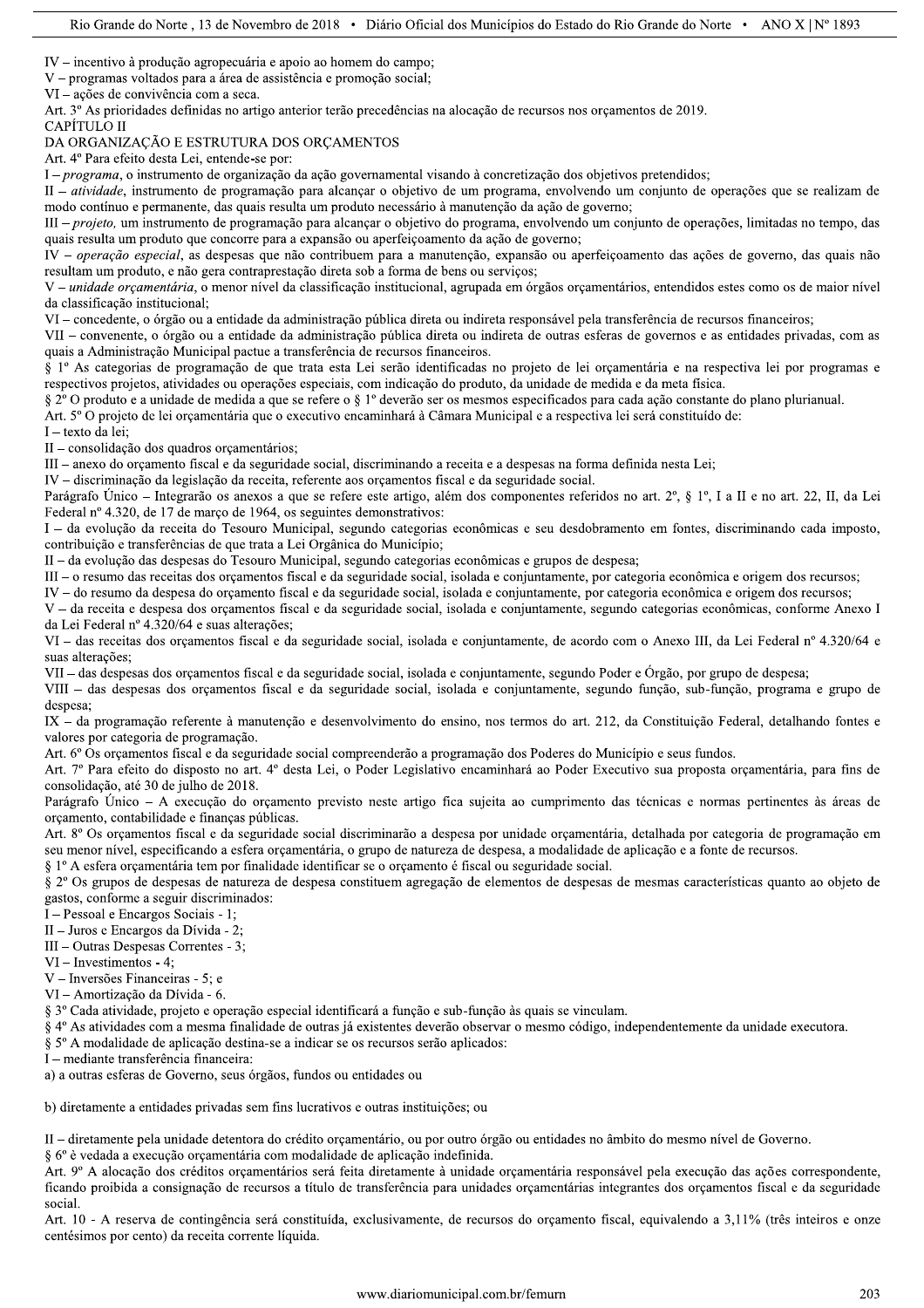# CAPÍTULO III

DAS DIRETRIZES GERAIS PARA ELABORAÇÃO DOS ORÇAMENTOS DO MUNICÍPIO E SUAS ALTERAÇÕES

Art. 11 No projeto de lei orçamentária, as receitas e as despesas serão orçadas a preços de junho de 2018, projetadas para o exercício de 2019 com os mesmos índices de variações oficiais do Governo Federal.

Parágrafo Único – No caso de ser atribuídos crescimentos de transferências constitucionais, decorrente da ampliação da participação dos Governos Municipais nos impostos federais, com a consequente ampliação da base das receitas tributárias, as variações decorrentes serão considerados na estimativa para 2019 como incremento real.

Art. 12 As instituições de caráter assistencial, cultural ou desportiva sem finalidade lucrativa, reconhecidas de utilidade pública, podem firmar convênio com o Poder Público Municipal, apresentando os seguintes documentos:

I – cópia da Lei de reconhecimento de utilidade pública;

II - cópia autenticada da ata da eleição da Diretoria;

III - prova de que não estar inadimplente com o Tribunal de Contas do Estado, de recursos recebidos;

IV - plano de aplicação físico-financeiro, em nível de item da despesa dos recursos a serem recebidos.

CAPÍTULO IV

DAS DISPOSIÇÕES RELATIVAS ÀS DESPESAS DO MUNICÍPIO COM PESSOAL E ENCARGOS SOCIAIS

Art. 13 Os Poderes Legislativo e Executivo terão como limites na elaboração de suas proposta orçamentária, para pessoal e encargos sociais, a despesa com a folha de pagamento calculada de acordo a situação vigente em abril de 2018, projetada para o exercício de 2019, considerando os eventuais acréscimos legais, inclusive revisão geral, a serem concedidos aos servidores públicos municipais, alterações de planos de carreira e admissões para preenchimento de cargos devidamente autorizados, observadas às disposições contidas no art. 18 e seus parágrafos da Lei Complementar nº 101, de 4 de maio de 2000.

CAPÍTULO V

## DAS ALTERAÇÕES ORÇAMENTÁRIAS

Art. 14 - As classificações das dotações previstas no art. 8°, as fontes de financiamento do Orçamento do Município e os códigos das ações poderão ser alterados de acordo com as necessidades de execução, mantido o valor total do título e observadas as demais condições de que trata este artigo, de conformidade com os parágrafos dispostos abaixo:

§ 1º As alterações de que trata o caput poderão ser realizadas, justificadamente se autorizadas por meio de:

I - ato dos Poderes Executivos e Legislativo para abertura de créditos autorizados na lei orçamentária:

a) Grupos de Natureza de Despesas "3 - Outras Despesas Correntes",

"4 – Investimentos" e "5 – inversões Financeiras", no âmbito do mesmo título; e

b) Grupos de Natureza de Despesas "2 - Juros e Encargos da Dívida e

"6 - Amortização da Dívida", no âmbito do mesmo título;

c) para a fontes de financiamento e as esfera orçamentárias;

d) para os títulos das ações, desde que constatado erro de ordem técnica ou legal;

e) para as fontes de recursos, observadas as vinculações prevista na legislação.

§ 2° As alterações a que se refere esse artigo também poderão ocorrer quando da abertura de créditos suplementares autorizados na Lei orçamentária 2019.

§ 3º As alterações das modalidades de aplicação serão realizadas diretamente no sistema de contabilidade da Prefeitura pela unidade orçamentária.

§ 4º Ajustes na codificação orçamentária, decorrente da necessidade de adequação à classificação vigente, serão processadas diretamente no sistema execução e controle orçamentária do Município, desde que não impliquem em mudança de valores e finalidade da programação. DAS DISPOSIÇÕES FINAIS

Art. 15 - As unidades responsáveis pela execução dos créditos orçamentários e adicionais aprovados processarão o empenho da despesa, observados os limites fixados para cada categoria de programação e respectivo grupo de natureza da despesa, fonte de recursos e modalidade de aplicação, especificando o elemento de despesa.

Art. 16 - São vedadas quaisquer procedimentos no âmbito dos sistemas de orçamento, programação financeira e contabilidade, que viabilizem a execução de despesa sem comprovada e suficiente disponibilidade de dotação orçamentária.

Art. 17 O Poder Executivo poderá, mediante decreto, transpor, remaneiar, transferir ou utilizar, total ou parcialmente, as dotações orcamentárias aprovadas na Lei Orçamentária de 2019 e em seus créditos adicionais, em decorrência da extinção, transformação, transferência, incorporação ou desmembramento de órgãos e entidades, bem como de alterações de suas competências ou atribuições, mantida a estrutura programática, expressa por categoria de programação, inclusive os títulos, descritores, metas e objetivos, assim como o respectivo detalhamento por esfera orcamentária, grupos de natureza da despesa, fontes de recursos e modalidades de aplicação.

Parágrafo único. A transposição, transferência ou remanejamento não poderá resultar em alteração dos valores das programações aprovadas na Lei Orçamentária de 2019 ou em seus créditos adicionais, podendo haver, excepcionalmente, ajuste na classificação funcional.

Art. 18 Para efeito do art. 16 da Lei Complementar nº 101, de 2000:

I - as especificações nele contidas integrarão o processo administrativo de que trata o art, 38 da Lei nº 8.666, de 1993, bem como os procedimentos de desapropriação de imóveis urbanos a que se refere o § 3<sup>°</sup> do art. 182 da Constituição; e

II - entende-se como despesas irrelevantes aquelas cujo valor não ultrapasse, para bens e serviços, os limites dos incisos I e II da Lei nº 8.666, de 1993.

Art. 19 Se o Projeto de Lei Orçamentária 2019 não for sancionado pelo Prefeito Municipal até 31 de dezembro de 2018, a programação dela constante poderá ser executada para atendimento de:

I – despesas que configurem obrigações legais do Município, relacionadas no anexo I desta Lei;

II - bolsas concedidas a estudantes carentes sobre as mais diversas formas;

III – pagamento de estagiários e de contratações temporárias por excepcional interesse público;

IV - outras despesas correntes de caráter inadiável; e

V - despesas de capital.

§ 1<sup>o</sup> As despesas de que trata o caput deste artigo estão limitadas a 1/12 (um doze avos) do total de cada ação prevista no Projeto de Lei Orçamentária 2019, multiplicado pelo número de meses decorridos até a sanção da respectiva Lei.

§ 2º Na execução de outras despesas correntes de caráter inadiável, a que se refere o Inciso IV do Caput, o ordenador da despesa poderá considerar os valores constantes do Projeto de Lei Orçamentária de 2019 para fins de cumprimento do disposto no art. 16 da Lei Complementar nº 101, de 2000

Art. 20 Integra a presente Lei os Anexos de Metais Fiscais de que trata o § 1°, art. 4°, da Lei Complementar n° 101/2000.

Art. 21 Esta Lei entra em vigor na data da sua publicação, revogadas as disposições em contrário.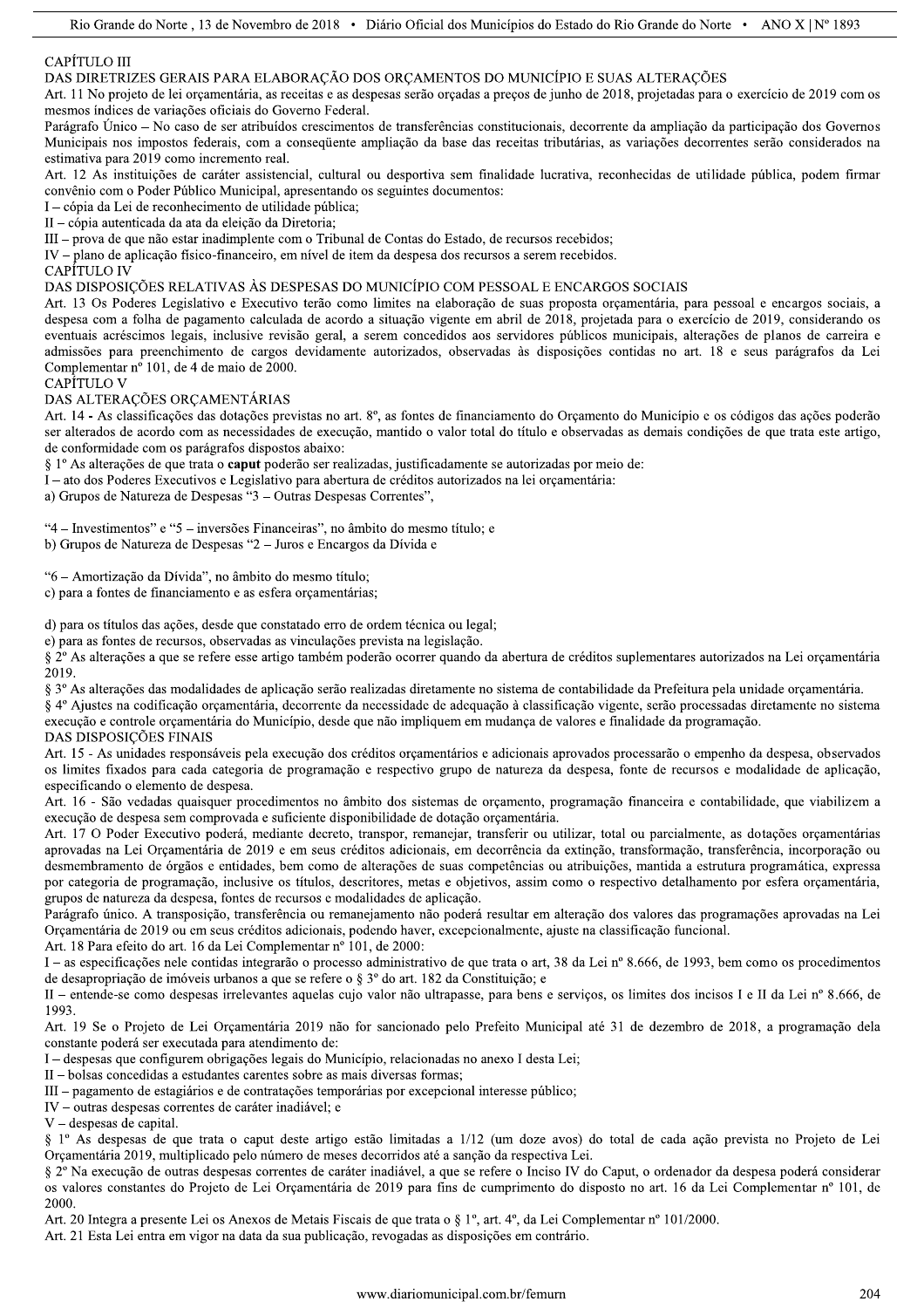Bom Jesus/RN, 07 de novembro de 2018.

# CLÉCIO DA CÂMARA AZEVEDO Prefeito

| PREFEITURA MUNICIPAL BOM JESUS                                            | Sistema Orcamentário, Financeiro e Contábil |                                        |                                        |
|---------------------------------------------------------------------------|---------------------------------------------|----------------------------------------|----------------------------------------|
| <b>Metas Anuais</b>                                                       | Exercício: 2018Data: 09/11/2018             |                                        |                                        |
| Campo                                                                     | Valor ano referência                        | Valor 1º ano seguinte ao de referência | Valor 2º ano seguinte ao de referência |
| Inflação média (% anual) projetada com base em índice oficial de inflação | 1.05                                        | 1.09                                   | 1,14                                   |
| Projeção do PIB do Estado                                                 | 57.250.000.000                              | 57.250.000.000                         | 57.250.000.000                         |
| Projeção da Receita Corrente Líquida                                      | 22.369.089                                  | 23.375.698                             | 24.427.604                             |
| Receita total                                                             | 23.745.440                                  | 24.768.985                             | 25.838.589                             |
| Receitas primárias                                                        | 23.631.532                                  | 24.649.951                             | 25.714.199                             |
| Despesa total                                                             | 23.745.440                                  | 24.768.985                             | 25.838.589                             |
| Dívida pública consolidada                                                | 16.329.000                                  | 16.210.615                             | 16.093.088                             |
| Dívida consolidada líquida                                                | 14.949.000                                  | 5.759.109                              | 14.293.088                             |
| Receitas primárias advindas de PPP                                        |                                             |                                        |                                        |
| Despesas primárias geradas por PPP                                        |                                             |                                        |                                        |
| Despesas primárias                                                        | 23.745.440                                  | 24.768.985                             | 25.838.589                             |
| Resultado nominal                                                         | $-19.250$                                   | $-518.385$                             | $-137.527$                             |

| PREFEITURA MUNICIPAL BOM JESUS          | Sistema Orçamentário, Financeiro e Contábil |
|-----------------------------------------|---------------------------------------------|
| <b>Metas Exercícios anteriores</b>      | Exercício: 2018 Data: 09/11/2018            |
| Campo                                   | Valor para o exercício anterior encerrado   |
| Projetado do PIB do Estado              |                                             |
| Realizado do PIB do Estado              | 57.250.000.000                              |
| Receita Corrente Líquida apurada        | 19.794.115                                  |
| Previsto da receita total               | 28.700.795                                  |
| Realizado da receita total              | 20.827.423                                  |
| Previsto das receitas primárias         | 28.484.066                                  |
| Realizado das receitas primárias        | 20.723.114                                  |
| Previsto da despesa total               | 28.700.795                                  |
| Realizado da despesa total              | 19.975.345                                  |
| Previsto das despesas primárias         | 28.700.975                                  |
| Realizado das despesas primárias        | 19.975.345                                  |
| Previsto do resultado nominal           | $-213.889$                                  |
| Realizado do resultado nominal          | 8.013.981                                   |
| Previsto da dívida pública consolidada  | 7.245.550                                   |
| Realizado da dívida consolidada líquida | 14.393.420                                  |
| Realizado da dívida pública consolidada | 16.648.026                                  |
| Previsto da dívida consolidada líquida  | 6.165.550                                   |

| PREFEITURA MUNICIPAL BOM JESUS                      |                                                    |                                                    |                                                 | Sistema Orçamentário, Financeiro e Contábil |                                               |                                                     |
|-----------------------------------------------------|----------------------------------------------------|----------------------------------------------------|-------------------------------------------------|---------------------------------------------|-----------------------------------------------|-----------------------------------------------------|
| <b>Metas Comparadas</b>                             |                                                    |                                                    |                                                 | Exercício: 2018 Data: 09/11/2018            |                                               |                                                     |
| Campo                                               | Valor do 3º exercício anterior<br>ao de referência | Valor do 2º exercício anterior<br>ao de referência | Valor do exercício anterior<br>ao de referência | Valor do exercício de<br>referência         | Valor exercício posterior ao<br>de referência | Valor do 2º exercício posterior<br>ao de referência |
| Preço corrente da receita total                     | 17.439.627                                         | 20.827.423                                         | 20.736.267                                      | 23.745.440.00                               | 24.768.985.00                                 | 25.838.589,00                                       |
| Preco corrente das receitas<br>primárias            | 17.318.537                                         | 20.723.114                                         | 20.575.461                                      | 23.631.532,00                               | 24.649.951,00                                 | 25.714.199,00                                       |
| Preço corrente da despesa<br>total                  | 19.522.110                                         | 19.975.345                                         | 20.736.267                                      | 23.745.440,00                               | 24.768.985,00                                 | 25.838.589,00                                       |
| Preço corrente das despesas<br>primárias            | 19.522.110                                         | 19.975.345                                         | 20.736.267                                      | 23.745.440,00                               | 24.768.985,00                                 | 25.838.589,00                                       |
| Preço corrente do resultado<br>nominal              | $-388.773$                                         | 8.013.981                                          | $-213.889$                                      | $-19.250,00$                                | $-518.385.00$                                 | $-137.527.00$                                       |
| Preco corrente da<br>dívida<br>pública consolidada  | 7.175.102                                          | 16.648.026                                         | 7.245.550                                       | 16.329.000,00                               | 16.210.615.00                                 | 16.093.088,00                                       |
| Preco corrente da<br>dívida<br>consolidada líquida  | 5.927.646                                          | 14.393.420                                         | 6.165.550                                       | 14.949.000,00                               | 14.430.615,00                                 | 14.293.088,00                                       |
| Preço constante da receita<br>total                 | 19.084.184                                         | 21.441.832                                         | 20.736.267                                      | 22.722.909,00                               | 22.682.221,00                                 | 22.641.596,00                                       |
| Preco constante das receitas<br>primárias           | 18.951.675                                         | 21.334.446                                         | 20.575.461                                      | 22.613.906,00                               | 22.573.215,00                                 | 22.532.596,00                                       |
| Preço constante da despesa<br>total                 | 21.363.045                                         | 20.564.618                                         | 20.736.267                                      | 22.722.909,00                               | 22.682.221,00                                 | 22.641.596,00                                       |
| Preço constante das despesas<br>primárias           | 21.363.045                                         | 20.564.618                                         | 20.736.267                                      | 22.722.909,00                               | 22.682.221,00                                 | 22.641.596,00                                       |
| Preço constante do resultado<br>nominal             | $-425.434$                                         | 8.250.393                                          | $-213.889$                                      | $-18.421,00$                                | -474.712,00                                   | $-120.511,00$                                       |
| Preco constante da dívida<br>pública consolidada    | 7.851.714                                          | 17.139.143                                         | 7.245.550                                       | 15.625.837,00                               | 14.844.886,00                                 | 14.101.900,00                                       |
| dívida<br>Preço constante da<br>consolidada líquida | 6.486.623                                          | 14.818.026                                         | 1.872.170                                       | 14.305.263,00                               | 13.214.849,00                                 | 12.524.613,00                                       |

| PREFEITURA MUNICIPAL BOM JESUS                         |                                                 | Sistema Orcamentário, Financeiro e Contábil     |                                                 |  |
|--------------------------------------------------------|-------------------------------------------------|-------------------------------------------------|-------------------------------------------------|--|
| Evolução do patrimônio líquido                         |                                                 | Exercício: 2018 Data: 09/11/2018                |                                                 |  |
| Campo                                                  | Valor do 2º exercício anterior ao de referência | Valor do 3º exercício anterior ao de referência | Valor do 4º exercício anterior ao de referência |  |
| Patrimônio/Capital                                     | 15.457.656                                      | 5.001.463                                       | 4.360.596                                       |  |
| Reservas                                               |                                                 |                                                 |                                                 |  |
| Resultado acumulado                                    | 15.457.656                                      | 5.001.463                                       | 4.360.596                                       |  |
| Patrimônio do regime previdenciário                    | 454.063                                         |                                                 |                                                 |  |
| reservas do regime previdenciário                      | -39.989.067                                     |                                                 |                                                 |  |
| Lucros ou prejuízos Acumulado do regime previdenciário | $-40.443.129$                                   |                                                 |                                                 |  |

| <b>PREFEITURA MUNICIPAL BOM JESUS</b>  | Sistema Orcamentário, Financeiro e<br>Contábil |
|----------------------------------------|------------------------------------------------|
| Passivo contingentes e as providências | Exercício: 2018 Data: 09/11/2018               |
| <b>Passivo contingente</b>             |                                                |
| DEMANDAS JUDICIAIS                     |                                                |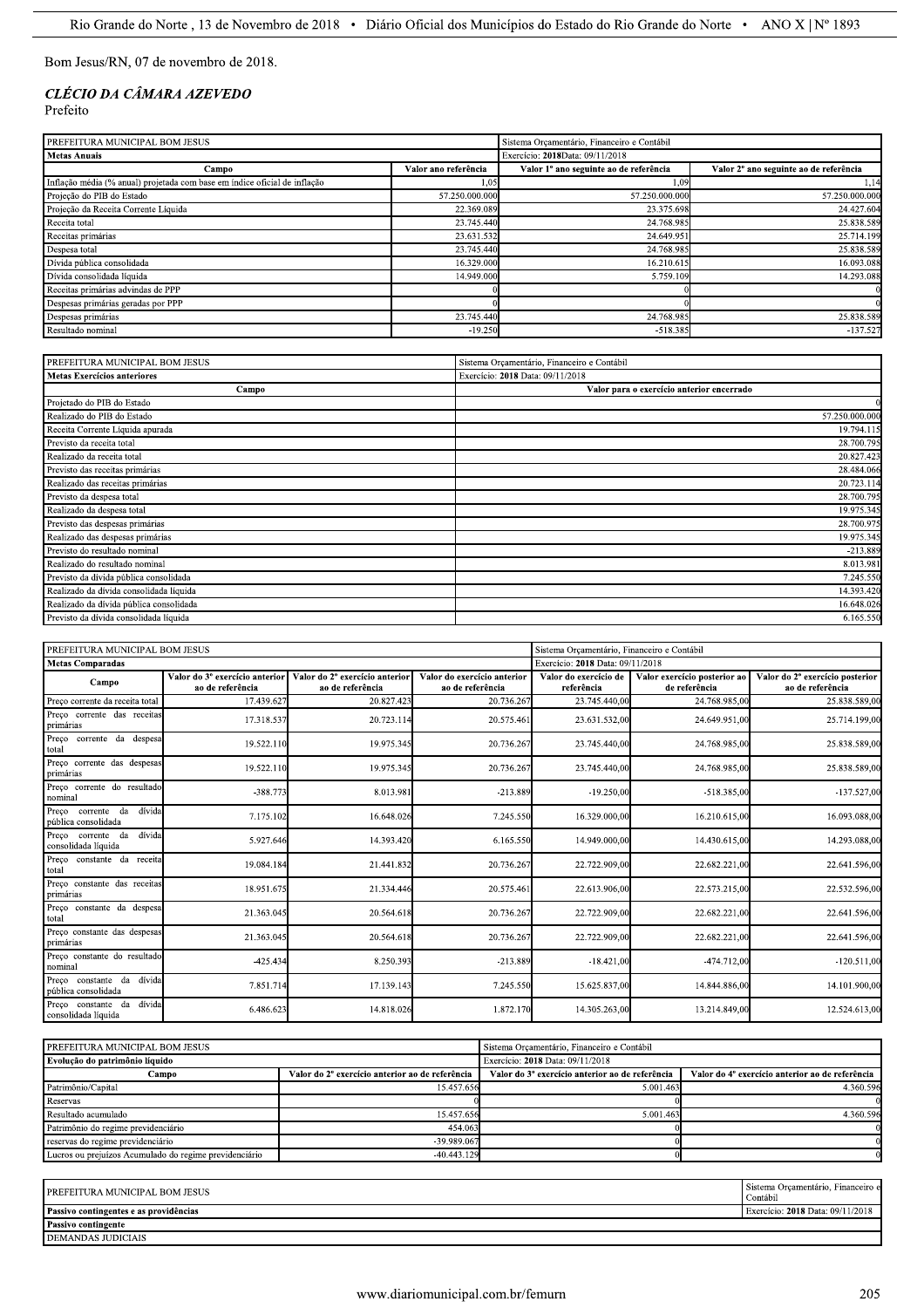| <b>PROVIDÊNCIAS</b>                                     |                     |                                                                                                                                   |         |
|---------------------------------------------------------|---------------------|-----------------------------------------------------------------------------------------------------------------------------------|---------|
|                                                         | Passivo contingente | Providência                                                                                                                       | Valor   |
|                                                         | DE CONTINGÊNCIA     | ABERTURA DE CRÉDITOS ADICIONAIS A PARTIR DA RESERVA ABERTURA DE CRÉDITOS ADICIONAIS A PARTIR DA RESERVA 20.000<br>DE CONTINGÊNCIA |         |
| <b>OUTROS</b><br><b>PASSIVOS</b><br><b>CONTINGENTES</b> |                     |                                                                                                                                   |         |
| <b>PROVIDÊNCIAS</b>                                     |                     |                                                                                                                                   |         |
|                                                         | Passivo contingente | Providência                                                                                                                       | Valor   |
|                                                         | DE CONTINGÊNCIA     | ABERTURA DE CRÉDITOS ADICIONAIS A PARTIR DA RESERVA ABERTURA DE CRÉDITOS ADICIONAIS A PARTIR DA RESERVA<br>DE CONTINGÊNCIA        | 480.000 |
| PREFEITURA MUNICIPAL BOM JESUS                          |                     | Sistema Orçamentário, Financeiro e Contábil                                                                                       |         |
| Riscos fiscais passivos e as providências               |                     | Exercício: 2018 Data: 09/11/2018                                                                                                  |         |
| Passivo contingente                                     |                     |                                                                                                                                   |         |
| FRUSTRAÇÃO DE ARRECADAÇÃO                               |                     |                                                                                                                                   |         |
| <b>PROVIDÊNCIAS</b>                                     |                     |                                                                                                                                   |         |
|                                                         | <b>Risco Fiscal</b> | Providência                                                                                                                       | Valor   |
|                                                         | DE CONTINGÊNCIA     | ABERTURA DE CRÉDITOS ADICIONAIS A PARTIR DA RESERVAL ABERTURA DE CRÉDITOS ADICIONAIS A PARTIR DA RESERVAL<br>DE CONTINGÊNCIA      | 234.655 |

| PREFEITURA MUNICIPAL BOM JESUS                     | Sistema Orçamentário, Financeiro e Contábil |                          |  |
|----------------------------------------------------|---------------------------------------------|--------------------------|--|
| Projeção atuarial do regime próprio de previdência | Exercício: 2018 Data: 09/11/2018            |                          |  |
| Exercício                                          | Receitas Previdenciárias                    | Despesas Previdenciárias |  |
| 2018                                               | 1.307.108                                   | 497.059                  |  |
| 2019                                               | 1.498.22:                                   | 580.132                  |  |
| 2020                                               | 1.764.054                                   | 812.430                  |  |
| 2021                                               | 2.300.612                                   | 1.084.864                |  |
| 2022                                               | 2.862.445                                   | 1.307.112                |  |
| 2023                                               | 3.454.219                                   | 1.357.82                 |  |
| 2024                                               | 4.088.16:                                   | 1.529.945                |  |
| 2025                                               | 4.759.67                                    | 1.742.620                |  |
| 2026<br>2027                                       | 5.985.369                                   | 2.561.06:                |  |
| 2028                                               | 6.242.535<br>6.507.259                      | 2.700.87                 |  |
| 2029                                               | 6.769.770                                   | 3.011.208<br>3.316.662   |  |
| 2030                                               | 7.030.23                                    | 3.726.67                 |  |
| 2031                                               | 7.282.25                                    | 4.156.659                |  |
| 2032                                               | 7.524.132                                   | 4.551.889                |  |
| 2033                                               | 7.757.356                                   | 4.971.960                |  |
| 2034                                               | 7.979.91                                    | 5.455.018                |  |
| 2035                                               | 8.187.403                                   | 5.552.161                |  |
| 2036                                               | 8.402.070                                   | 5.740.61                 |  |
| 2037                                               | 8.618.875                                   | 5.930.546                |  |
| 2038                                               | 8.837.86                                    | 5.954.576                |  |
| 2039                                               | 9.069.126                                   | 5.990.62                 |  |
| 2040                                               | 9.312.684                                   | 5.965.608                |  |
| 2041                                               | 9.572.946                                   | 5.954.761                |  |
| 2042                                               | 9.850.068                                   | 5.942.29                 |  |
| 2043                                               | 10.145.166                                  | 5.824.294                |  |
| 2044                                               | 10.465.656                                  | 5.776.314                |  |
| 2045                                               | 10.808.866                                  | 5.768.794                |  |
| 2046<br>2047                                       | 11.173.739<br>11.569.60                     | 5.927.538<br>5.486.284   |  |
| 2048                                               | 11.998.328                                  | 5.345.030                |  |
| 2049                                               | 12.461.88                                   | 5.203.778                |  |
|                                                    |                                             |                          |  |
|                                                    |                                             |                          |  |
| 2050                                               | 12.962.379                                  | 5.149.834<br>5.009.096   |  |
| 2051<br>Exercício                                  | 13.496.78<br>Receitas Previdenciárias       | Despesas Previdenciárias |  |
| 2052                                               | 14.072.360                                  | 5.104.060                |  |
| 2053                                               | 9.726.039                                   | 4.961.654                |  |
| 2054                                               | 10.030.032                                  | 5.033.002                |  |
| 2055                                               | 10.348.166                                  | 5.104.35                 |  |
| 2056                                               | 10.681.290                                  | 5.175.701                |  |
| 2057                                               | 11.030.305                                  | 5.247.15                 |  |
| 2058                                               | 11.396.161                                  | 5.371.818                |  |
| 2059                                               | 11.776.677                                  | 2.461.878                |  |
| 2060                                               | 12.174.811                                  | 5.590.140                |  |
| 2061                                               | 12.589.330                                  | 5.683.11                 |  |
| 2062                                               | 13.023.335                                  | 5.815.068                |  |
| 2063                                               | 13.475.66                                   | 5.911.27                 |  |
|                                                    | 13.949.55                                   | 6.008.585                |  |
|                                                    | 14.446.237<br>14.964.677                    | 6.146.072<br>6.246.495   |  |
| $\frac{2064}{2065}$<br>2067                        | 14.964.67                                   | 6.246.495                |  |
| 2068                                               | 15.508.402                                  | 6.348.564                |  |
| 2069                                               | 16.677.489                                  | 6.556.713                |  |
| 2070                                               | 17.305.995                                  | 6.663.083                |  |
| 2071                                               | 17.966.042                                  | 6.729.975                |  |
| 2072                                               | 18.661.893                                  | 6.838.635                |  |
| 2073                                               | 19.393.192                                  | 6.949.061                |  |
|                                                    | 20.161.962                                  | 7.061.012                |  |
| 2074<br>2075                                       | 20.970.363                                  | 7.131.622                |  |
| 2076                                               | 21.823.255                                  | 7.246.252                |  |
| 2077                                               | 22.720.668                                  | 7.318.992                |  |
| $\frac{2078}{ }$                                   | 23.667.790                                  | 7.392.182                |  |
| 2079                                               | 24.667.578                                  | 7.510.730                |  |
| 2080                                               | 25.720.473                                  | 7.586.122                |  |
| 2081<br>2082                                       | 26.832.252<br>28.006.424                    | 7.661.984<br>7.784.582   |  |